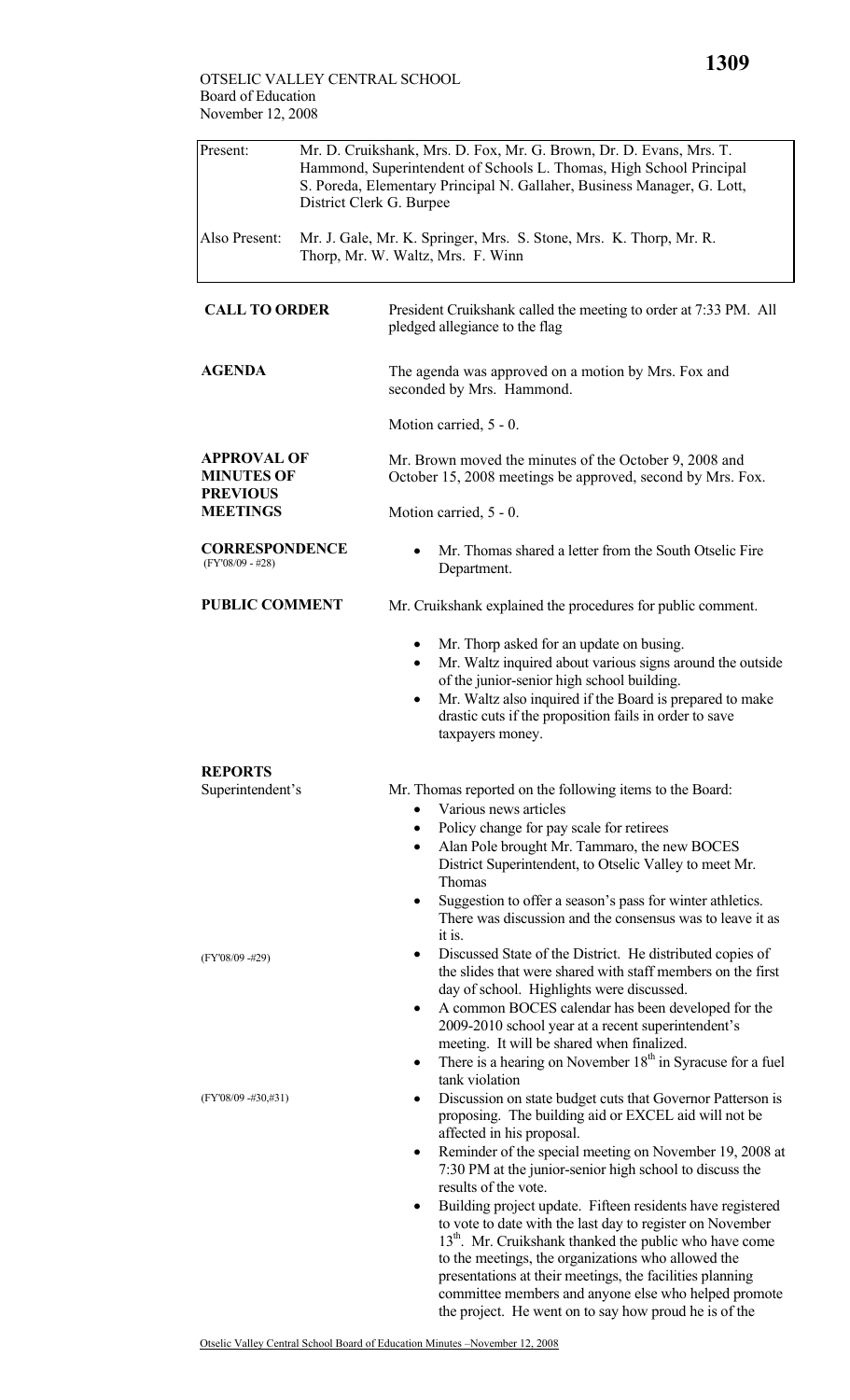|                                                                              | Board for their efforts and the way meetings were<br>conducted.                                                                                                                                                                                                                                                                                                                                                                                                                                                                                                                                                                                                                                             |  |  |
|------------------------------------------------------------------------------|-------------------------------------------------------------------------------------------------------------------------------------------------------------------------------------------------------------------------------------------------------------------------------------------------------------------------------------------------------------------------------------------------------------------------------------------------------------------------------------------------------------------------------------------------------------------------------------------------------------------------------------------------------------------------------------------------------------|--|--|
| <b>Business</b><br>Administrator's<br>(FY'08/09 - #32)<br>$(FY'08/09 - #33)$ | Mr. Lott introduced Kevin Springer who addressed the<br>٠<br>Board on transportation issues. Mr. Springer distributed<br>the fuel readings to date. He then distributed the layout<br>of the 2008-2009 bus routes. He reviewed the maps for<br>each route. He also explained why the buses stay in<br>Norwich after the delivery of the BOCES students. He<br>explained different scenarios as to why some people see<br>multiple buses drive by their residence. The average<br>time a student is on a bus is 35 minutes. Dr. Evans<br>asked for a report on the special runs as to their<br>destination and how many students are transported.<br>Mr. Lott distributed copies of the adjusted tax warrant |  |  |
|                                                                              | and explained the need for adjusting it. He gave an<br>overview of the collection. 83% of parcels were paid<br>during the tax warrant timeframe.                                                                                                                                                                                                                                                                                                                                                                                                                                                                                                                                                            |  |  |
|                                                                              | Dr. Evans moved to accept the adjusted tax warrant,<br>second by Mrs. Fox.                                                                                                                                                                                                                                                                                                                                                                                                                                                                                                                                                                                                                                  |  |  |
|                                                                              | Motion carried, 5 - 0.                                                                                                                                                                                                                                                                                                                                                                                                                                                                                                                                                                                                                                                                                      |  |  |
|                                                                              | Dr. Evans moved to accept the unpaid tax warrant,<br>second by Mr. Brown.                                                                                                                                                                                                                                                                                                                                                                                                                                                                                                                                                                                                                                   |  |  |
|                                                                              | Motion carried, 5 - 0.                                                                                                                                                                                                                                                                                                                                                                                                                                                                                                                                                                                                                                                                                      |  |  |
|                                                                              | Mr. Lott reported that the 403B Omni will be discussed<br>٠<br>at the next meeting. Effective January 1, 2009, districts<br>will be required to administer their own employees' tax<br>shelter plan.                                                                                                                                                                                                                                                                                                                                                                                                                                                                                                        |  |  |
| $(FY'08/09 - #34)$                                                           | A draft report of the internal audit from Management<br>٠<br>Advisory Group was distributed.                                                                                                                                                                                                                                                                                                                                                                                                                                                                                                                                                                                                                |  |  |
| Elementary Principal's                                                       | Ms. Gallaher reported on the following to the Board:<br>Update on the reading program.<br>Reviewed "What We Know About Reading"<br>$\bullet$<br>The math 8 results were the third highest in the county.                                                                                                                                                                                                                                                                                                                                                                                                                                                                                                    |  |  |
| High School Principal's                                                      | Mr. Poreda reported on the following the Board:                                                                                                                                                                                                                                                                                                                                                                                                                                                                                                                                                                                                                                                             |  |  |
|                                                                              | The Social Worker position. Interviews have been held<br>and there should be a person on board by December 1,<br>2008.<br>That he and the executive branch, grade level<br>representatives, and the two advisors of Student Council<br>will be attending a leadership conference in Cortland.<br>A guest speaker addressed the student body on the<br>education, culture and economy of Haiti.<br>Update on the academic study hall program. Mr.<br>Cruikshank inquired why a reading teacher was assigned<br>to help a student with math questions.                                                                                                                                                        |  |  |
| Board Member's                                                               | The following topics were discussed:<br>Mr. Cruikshank requested a retreat after the vote and he<br>will provide breakfast. It was the consensus to meet<br>December 13, 2008 at 8:00 AM in the library of the<br>junior-senior high school.<br>Dr. Evans complemented Ms. Gallaher, teachers and<br>$\bullet$<br>staff for a job well done. Mrs. Fox added that generally<br>people are happy with the programs at both campuses.<br>Mr. Cruikshank reported the Fall play was wonderful.<br>٠<br>Mrs. Hammond enjoyed the circus.<br>$\bullet$<br>The culinary essentials class was thanked for the snacks.<br>$\bullet$                                                                                  |  |  |
| <b>Financial Reports</b><br>$(FY'08/09 - #35)$                               | Motion by Dr. Evans to accept the financial reports as presented.<br>Second by Mrs. Fox.                                                                                                                                                                                                                                                                                                                                                                                                                                                                                                                                                                                                                    |  |  |
|                                                                              | Motion carried, $5 - 0$ .                                                                                                                                                                                                                                                                                                                                                                                                                                                                                                                                                                                                                                                                                   |  |  |

## **OLD BUSINESS** None at this time.